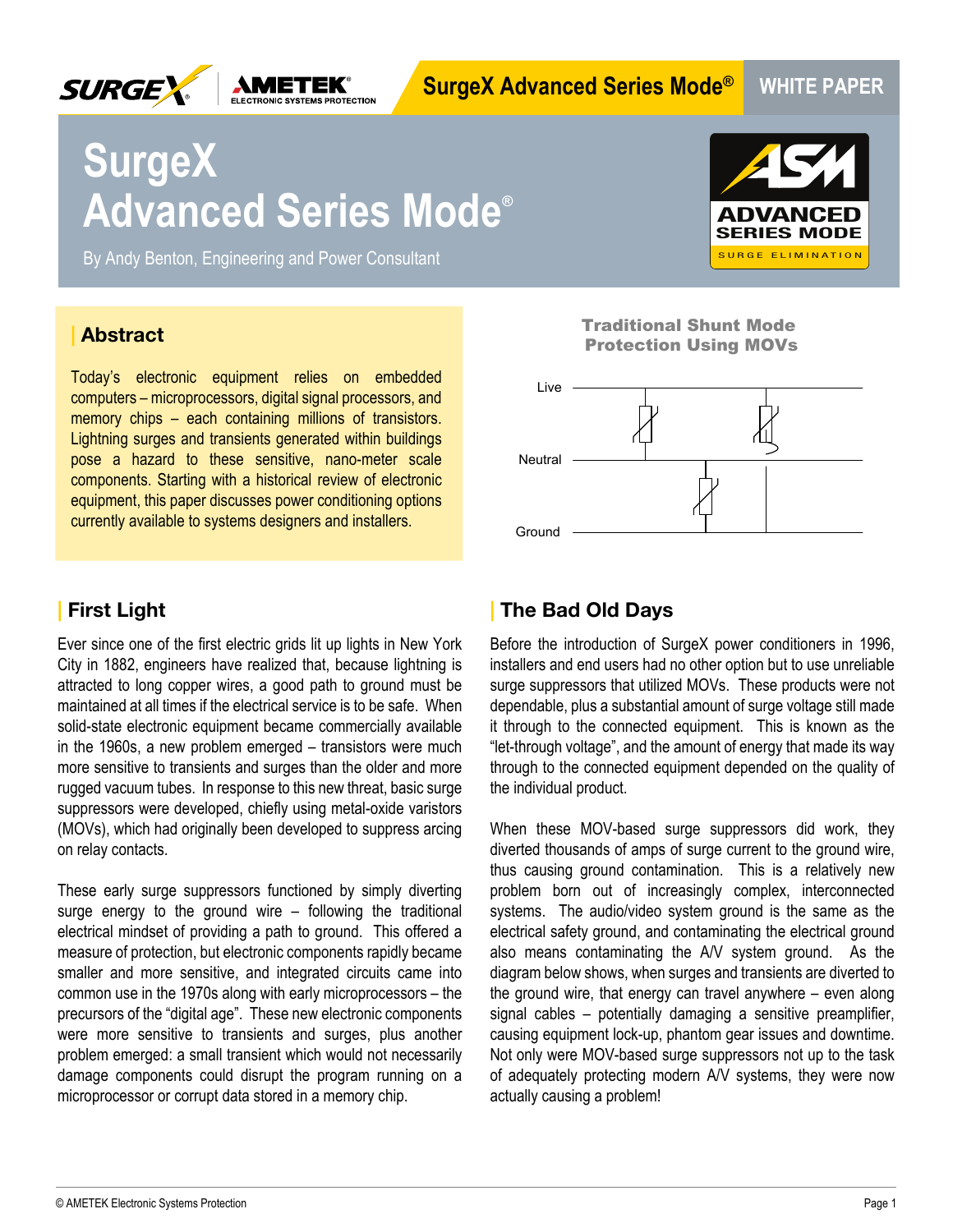

#### Multiple Paths To Ground Caused By Ground Contamination



## **| The Task At Hand**

Although lightning strikes have been measured as large as 200,000 amps, a more typical strike is on the order of 20,000 amps. However, even the smaller lightning strikes still pack a tremendous amount of energy into a very small timeframe. Common-sense tells us that no surge protection device could withstand a direct lightning strike but, fortunately, we don't need to: evaluations of surge energy inside buildings performed back in the 1970s set upper limits on surge voltage and energy. That pioneering work was published in 1980 by the IEEE in their C62.41 document.

Due to arc-over at the electrical service entrance and within the building wiring, equipment plugged into a 120V or 240V outlet does not get hit with millions of volts and tens of thousands of amps. IEEE C62.41 characterizes the maximum properties of surges within a building as:

- 6,000 Volts
- 3,000 Amps
- 90 Joules of Energy

This might not sound like a lot compared to a lightning strike but, if we do the math for a typical 20 micro-second surge, the peak power works out to be 4.5 Mega-Watts! It is precisely because the surge energy is packed into such a narrow window of time that equipment blows up.

IEEE C62.41 became the design standard for SurgeX. The goal was to design surge protection technology which could withstand worst-case surges as defined by this document an unlimited number of times, with no degradation, no damage or interruption to connected equipment, and no unwanted side effects.



Lightning Strike Hits Electrical Service

## **| SurgeX To The Rescue**

Seeing that the traditional diversionary surge suppressors, which shunt surge energy to ground, no longer provided adequate protection for modern digital electronics, as well as causing other problems by contaminating the system ground, inventors started looking at a totally different approach. Instead of trying to shunt thousands of amps of surge energy to ground through building wiring, the idea was to block and contain the surge energy – more difficult and more expensive to produce but, ultimately, much more effective and reliable.

While trying to decide how to design a surge protector which was 100% reliable under all conditions of use and which also did not contaminate the system ground, the inventors realized that surges and transients are very short-lived events, and that most of the damaging energy was up around 100KHz to 1MHz. (Keep in mind that the audio band is generally considered to be from 20Hz to 20KHz.) So, if an AC power filter could be designed that would withstand repeated hits of 6,000 Volts, then most of the surge energy would be blocked. An analogy would be a speaker crossover filter – in this case, like a subwoofer crossover that allows the 60Hz AC mains to pass through unimpeded, but blocks the much higher surge and transient frequencies.

In order to make this idea a reality, the inventors had to design a special kind of inductor called a surge reactor which was able to withstand 6,000 Volts and also had specific magnetic characteristics which keep the let-through voltage at a very low level – below anything that could potentially damage or disrupt equipment. Low-pass filters always have both a series element and a parallel element. In this case, the surge reactor was the series element. The parallel element was designed to complement the surge reactor and mitigate any residual surge energy using sensing circuitry, triacs and storage capacitors. That residual energy is then safely dissipated internally.

**Thus, SurgeX Series Mode was born!**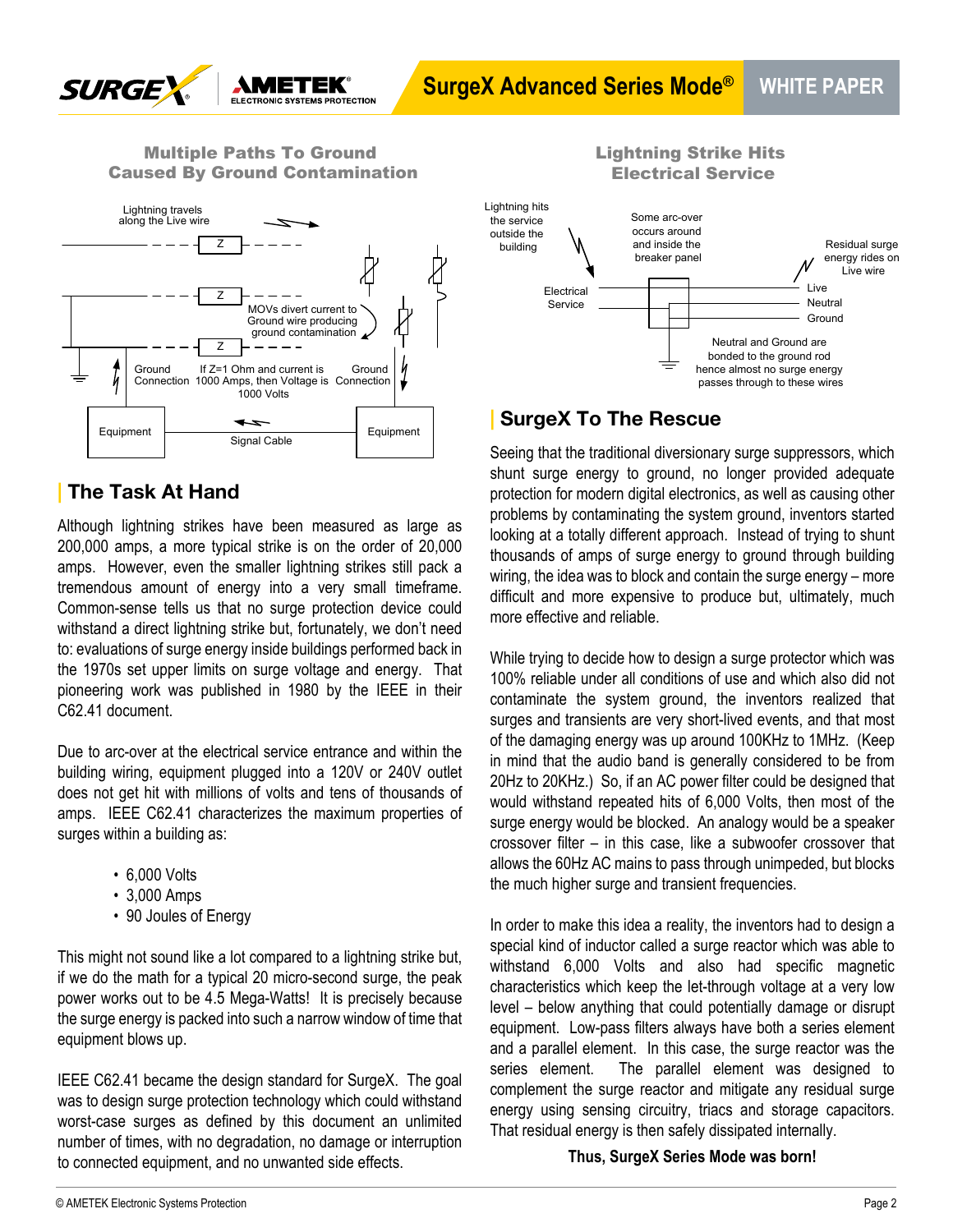

|                                                | <b>SurgeX Blocks and</b><br><b>Contains Surge Energy</b> |
|------------------------------------------------|----------------------------------------------------------|
| Lightning<br>hits the<br>electrical<br>service | 6000 Volt capable<br>air-cored surge reactor             |
| Live<br>Neutral                                | <b>Blocks and dissipates</b><br>high-frequency energy    |
| Ground                                         |                                                          |

# **| The Empire Strikes Back**

Recognizing the seriousness of the ground contamination issue raised by SurgeX, manufacturers of MOV-based surge suppressors began to release products which did not have any MOVs connected to ground – only between live and neutral – known as "normal mode" suppressors. This overcame the problem of ground contamination but, because their products do not block and contain the surge energy like SurgeX, that energy has to go somewhere. In the case of these new product offerings, that energy went back down the neutral wire instead of the ground wire. The technical term for this is "mode conversion". In other words, these products were simply converting normal-mode surges into common-mode surges. Common-mode surges normally only exist on building wiring at levels orders of magnitude less than normal-mode surges. However, these line-to-neutral-only MOV surge suppressors were now producing common-mode surges at levels never before seen on the AC mains.

Electronic power supplies naturally have some immunity to common-mode surges, but their tolerance before damage occurs can only go so far. Once again, the MOV-based surge suppressors were actually causing a problem that didn't exist before. Leaving AV systems vulnerable to malfunction and unnecessary service calls.

#### Normal-Mode MOV Protection On A Branch Circuit



## **| And Then Came Advanced Series Mode**

Ongoing development at SurgeX resulted in the release of the first Advanced Series Mode products in 2005. In developing Advanced Series Mode, engineers improved the technology to the point where there was no measurable let-through voltage at all – zero let-though – thus achieving total surge elimination!

In order to accomplish this feat, engineers added an extra winding to the surge reactor, essentially making it a transformer, and improved the control board so that the two work seamlessly together to eliminate all disturbances on the AC mains – from the largest 6000 Volt lightning surges to smaller transients generated within the building which can disrupt a microprocessor, DSP, or memory chip.

As well as providing catastrophic surge elimination, SurgeX ASM also includes filtering for EMI and RFI (electromagnetic and radio frequency interference). In a class of its own, the SurgeX filter set includes both normal-mode filtering (from line to neutral) and common-mode filtering (line + neutral to ground). And all this without contaminating the system ground or producing common-mode surges. In fact, SurgeX does not require a solid ground for its protection to work (unlike diversionary MOV-based surge suppressors) because it blocks and contains surge energy instead of dumping it onto the ground or neutral wire. The electrical ground must, of course, always meet building codes for safety reasons.

#### Advanced Series Mode Technology Completely Eliminates Surges



## **| What's in it for you?**

In a word: peace of mind. Because SurgeX was designed for worst-case conditions, you can simply smile and relax when you see (or your customers see) a flash of lightning in a window or hear a rumble in the distance. You never have to worry about whether SurgeX will protect your expensive installation. SurgeX products are the only power conditioners servicing the AV industry with a lifetime warranty.